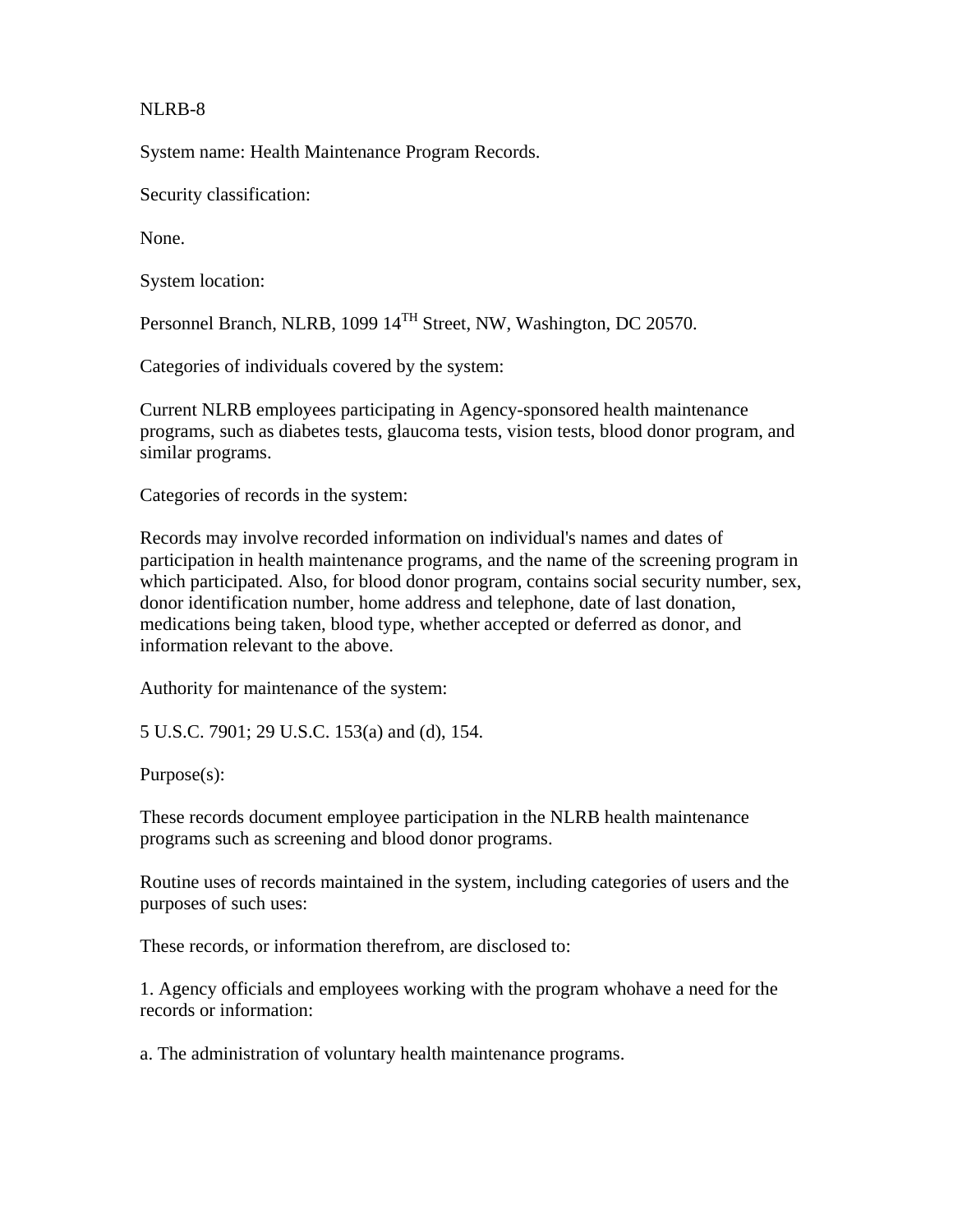b. As a data source for production of summary descriptive statistics and analytical studies in support of the function for which the records are collected and maintained (without personal identification of individuals).

2. Individuals making general requests for statistical information (without personal identification of individuals).

3. The American Red Cross insofar as the records or information pertain to the blood donor program.

4. The U.S. Department of Health and Human Services in the administration of public health service programs.

5. A congressional office in response to an inquiry from the congressional office made at the request of the subject individual.

6. The Department of Justice for use in litigation when either (a) the Agency or any component thereof, (b) any employee of the Agency in his or her official capacity, (c) any employee of the Agency in his or her individual capacity where the Department of Justice has agreed to represent the employee, or (d) the United States where the Agency determines that litigation is likely to affect the Agency or any of its components, is a party to litigation or has an interest in such litigation, and the use of such records by the Department of Justice is deemed by the Agency to be relevant and necessary to the litigation, provided that in each case the Agency determines that disclosure of the records to the Department of Justice is a use of the information contained in the records that is compatible with the purpose for which the records were collected.

7. A court or other adjudicative body before which the Agency is authorized to appear, when either (a) the Agency or any component thereof, (b) any employee of the Agency in his or her official capacity, (c) any employee of the Agency in his or her individual capacity, where the Agency has agreed to represent the employee, or (d) the United States where the Agency determines that litigation is likely to affect the Agency or any of its components, is a party to litigation or has an interest in such litigation, and the Agency determines that disclosure of the records to a court or other adjudicative body is compatible with the purpose for which the records were collected.

Disclosure to consumer reporting agencies:

None.

Policies and practices for storing, retrieving, accessing, retaining, and disposing of records in the system:

Storage:

Maintained on logs, forms, and other papers.